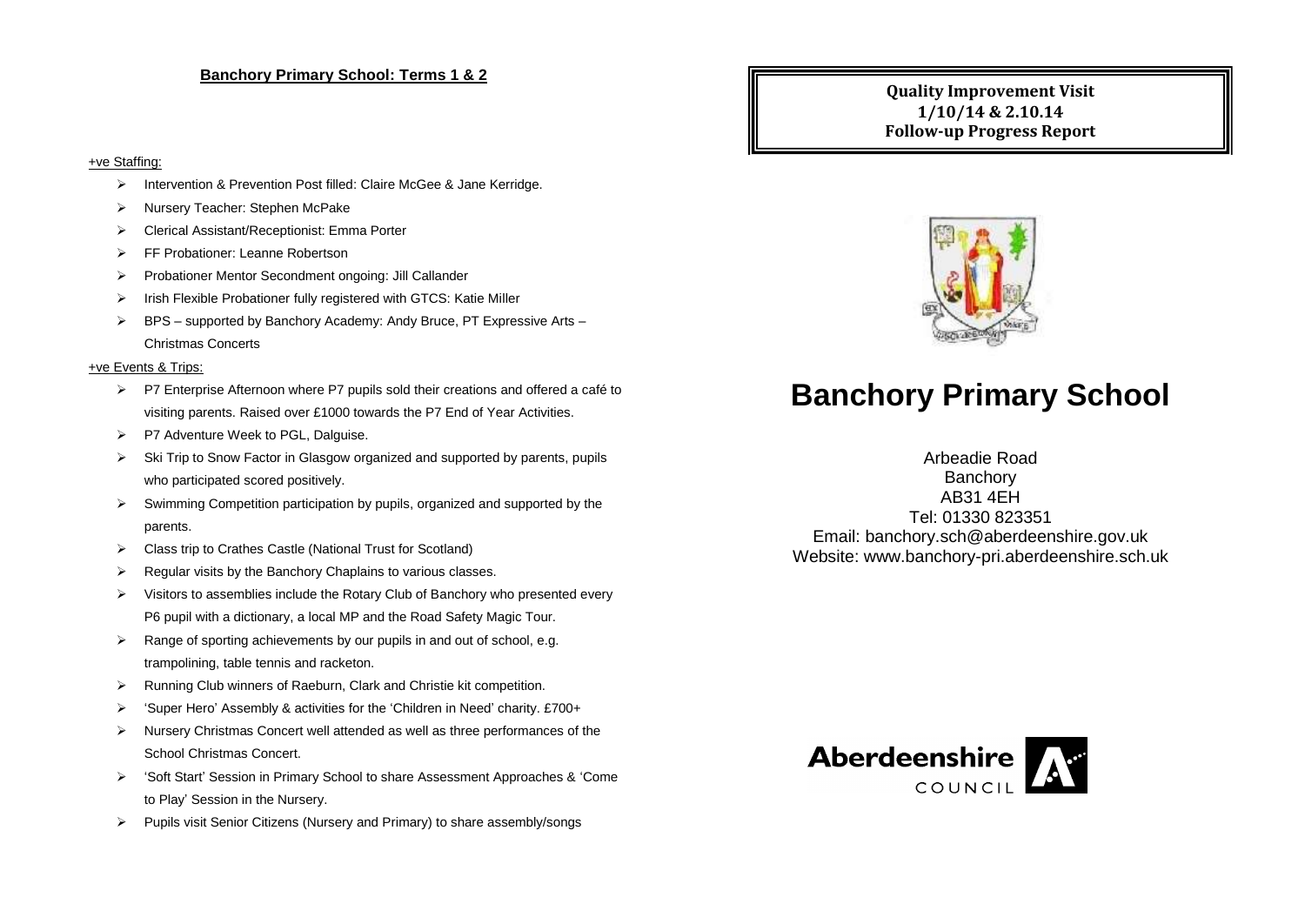### **Quality Improvement Visit**

### **'Good Points'**

- 1. Achievements are celebrated in class and at assembly.
- 2. EAL Pupils picked up via standardised approaches
- 3. In the best lessons, teachers discuss their learning with children whilst working verbal feedback.
- 4. All children also benefit from a range of educational visits and from visitors to the school. Older children also benefit from a residential, outdoor learning experience each year.
- 5. In the nursery, children were encouraged to change their own shoes for outdoor play.
- 6. Children in the nursery were encouraged to help make a display.
- 7. Teachers and support staff are welcoming and talk sensitively of the children in their care.
- 8. Pupils are confident and well mannered, open and articulate. They were happy in school and describe feeling cared for and secure.
- 9. The SfL staff are positive and supportive of each other. They spoke about a collegiate approach between themselves, SMT and class teachers.
- 10. SfL staff have a "Professional Reading "box in the staff room where they put useful articles for staff to read. This has been warmly received by class teachers.
- 11. The PT SfL is implementing new cluster wide planning documentation which the SfL teachers at Banchory School welcomed as this will lead to greater consistency within the cluster. Whole team meetings at cluster level are also now being held.
- 12. There is evidence of good active learning and use of outdoor facilities. Children could talk about their learning, were highly engaged and used AIFL strategies to show their understanding and assess themselves
- 13. Nursery children were very busy and active in the outdoor area.

| Main Action Point                                                                                                                                                                            |
|----------------------------------------------------------------------------------------------------------------------------------------------------------------------------------------------|
| <b>Secure the Curriculum</b>                                                                                                                                                                 |
| Begin with:<br>literacy; numeracy; and health &<br>➤<br>wellbeing.                                                                                                                           |
| <b>In-Service Day Feedback</b>                                                                                                                                                               |
| $\blacktriangleright$<br>Problems are simply opportunities<br>for<br>improvement and indicators of where to focus our<br>attention.                                                          |
| Staff worked collaboratively on all the points identified for<br>improvement under each Quality Indicator. This work was<br>then shared and summarised into the following agreed<br>actions. |

#### **'Opportunities for Improvement'**

**Main Action Point**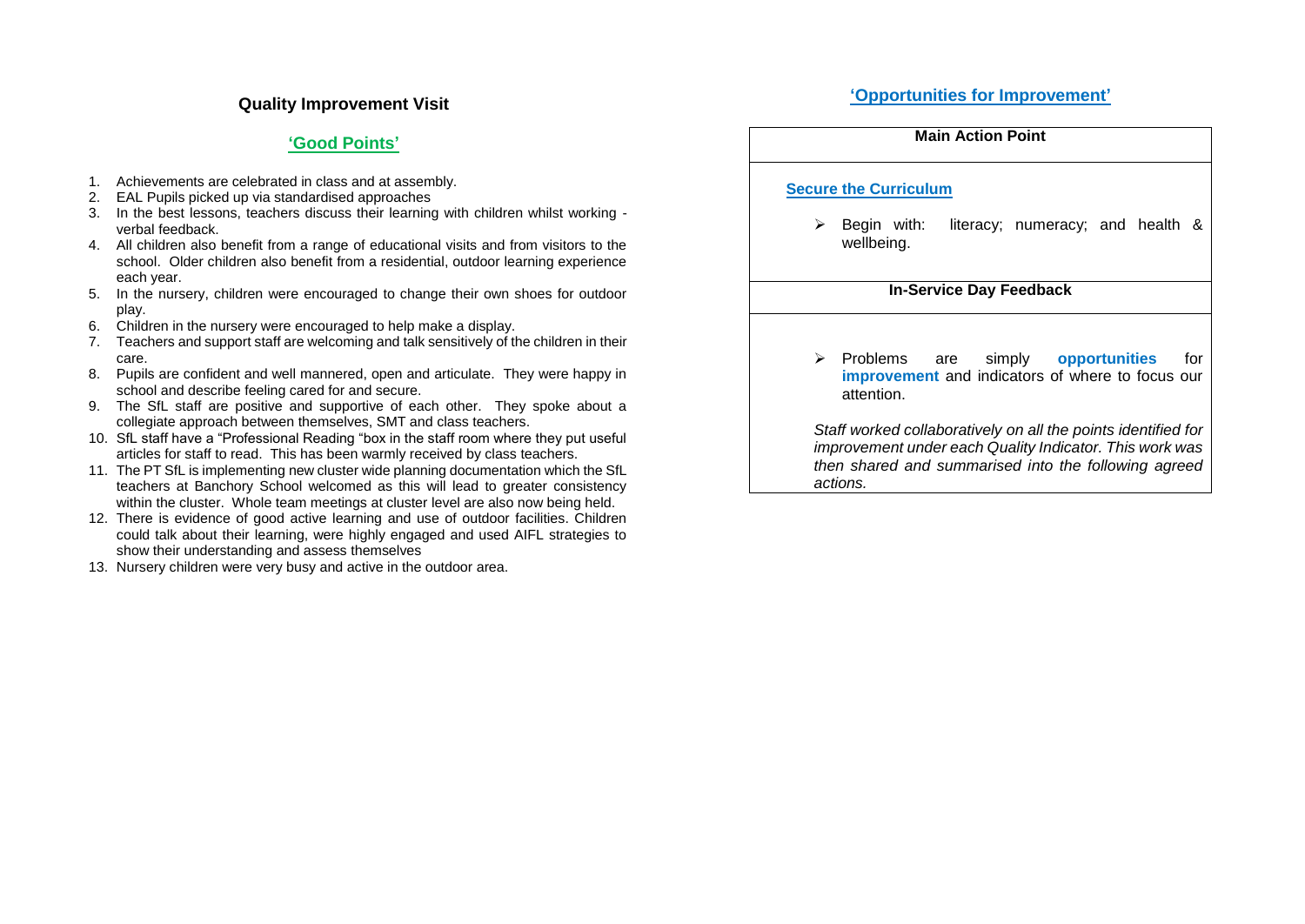# **4. How well do we know our school and how to improve? 1. How well do our children learn and achieve?**

**Evaluation Evaluation**

- Stage Meetings
- Peer visits to classes-sharing good practice<br>Working groups to tackle areas of improvement
- 

# **QI 5.9 Self Evaluation QI 1.1 Improvements in Performance QI 2.1 Learner's Experiences**

- Working groups to tackle areas of improvement excluding the state of the control of the Celebrating Success: tv screen in dining hall or stage area & reimplement celebration of success outside school
	- Listening *skills-refer to all comments as to how this may be targeted*
	- Resources-plan for re-organisation/area resources. Need to provide high quality resources which are more easily accessed. All staff should share same high expectations.
	- Behaviour-system for behaviour management
	- Learning walks/peer mentoring as a way of sharing good practice/consistency
	- Bank of 'I can'/ 'success criteria' linked to skills progression/tracking grids for all teachers to use across the stages
	- CPD/twilights within school to refresh skills/share good practice
	- Children more involved in planning/evaluating own learning experiences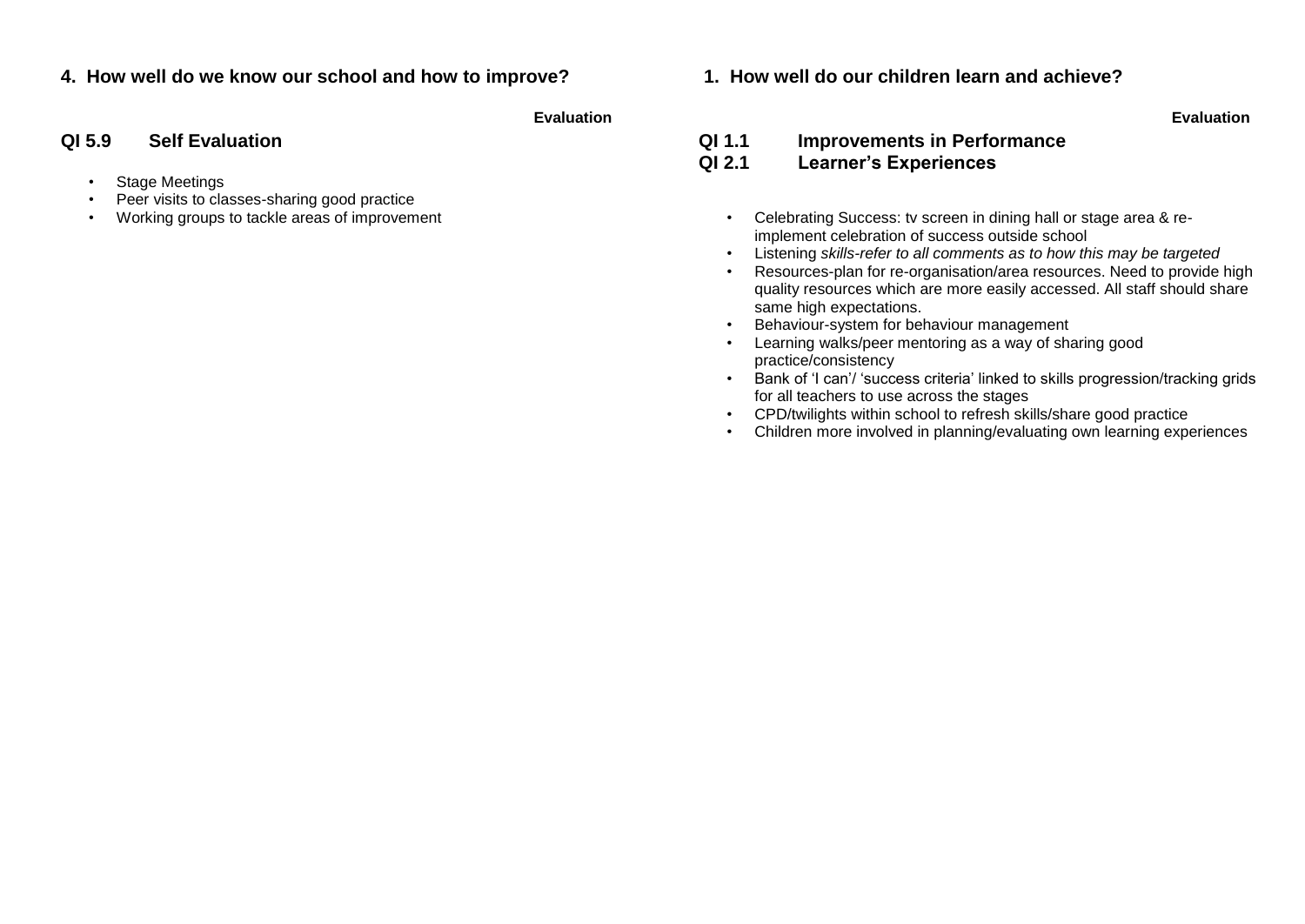**2. How well does our school support children to develop and learn?**

# **QI 5.1 The Curriculum QI 5.3 Meeting Learning Needs**

- Consistent Planning-skills-bank of skills (same elements)
- Progression of skills-through year groups/programme of work
- Moderation with stage partners & feedback
- All relevant personnel involved in every audit, review, major school decisions that affect teaching and learning
- Plans need to be manageable, relevant and workable for children-plans that can be monitored and easily achieved in a reasonable time framevisible targets
- More monitoring-management, peer-focus on specific targets

*Evaluation Key – 6. Excellent -outstanding, sector-leading 5. very good - major strengths* 

- *4. Good - important strengths with some areas for improvement*
- *3. Satisfactory - strengths just outweigh weaknesses*

 *2. Weak - important weaknesses 1. Unsatisfactory - major weaknesses*

**Evaluation Positive Ethos and Willingness to Implement Change School & Nursery**

- 1. Thorough Review of ASN: Audit, SfL and PSA deployment.
- 2. Nursery In-Service: All staff attended the 'Birth to Three' training; the Cluster Meeting at HoB Nursery; and the Autism Awareness Session by the Educational Psychologist.
- 3. School In-Service: The new Glow, Mini I-Pads, Seemis Tracking & Monitoring; QIV follow-up planning; Autism Session & IPT session, followed by School based SfL work.
- 4. SMT course: T & M approaches.
- 5. All P1 Staff attended Floorbooks Training Course.
- 6. All Staff informed of opportunities on ALDO & other appropriate sites. All Teachers on 'Professional Update'.
- 7. Class Teachers have started 'Peer Observations' based on the Coaching Wheels adapted from the GTCS website.
- 8. Whole School jotter sampling feedback shared.
- 9. Revised Maths paperwork to support T & L in Maths agreed by staff. Updated CfE TeeJay Maths Resources to be implemented next term.
- 10. Wee Red Boxes evaluations shared.
- 11. Feedback from PT of Maths at Banchory Academy on resources, e.g. SSLN, to be shared with staff.
- 12. Follow-up collegiate session by Educational Psychologist to increase staff expertise in understanding successful approaches to autism and the sensory curriculum.
- 13. Visit to Nursery by H of EY to new NT.
- 14. L & T folder (online & paper) finalized with staff.
- 15. Curriculum Rationale & Framework developed.
- 16. School Values & Aims refreshed.
- 17. Multi-agency planning meetings, IEP meetings etc underway to review individual pupil's progress.
- 18. PC & PTA involved in self-evaluation and planning.

# **Progress**